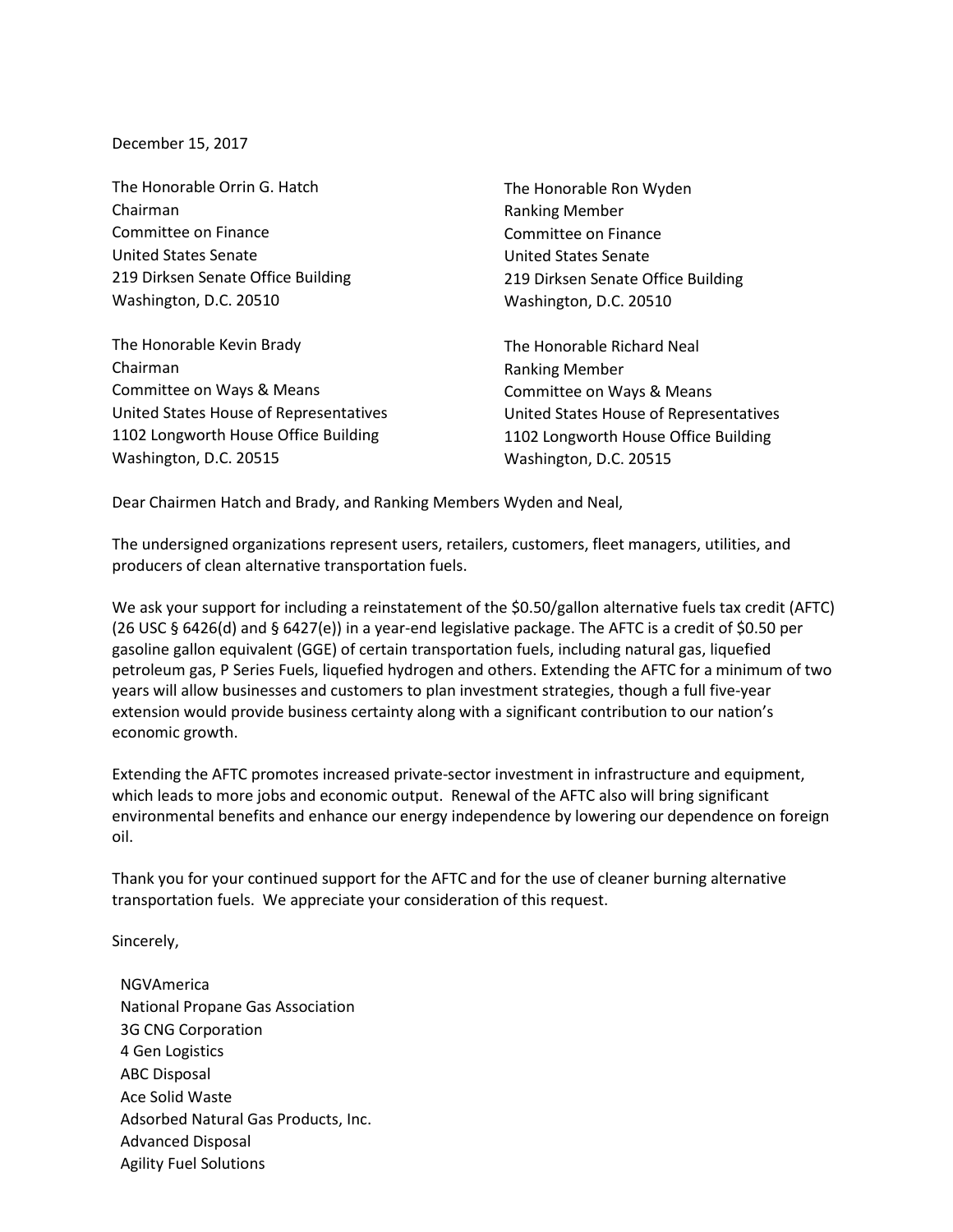Air & Gas Technologies Alabama Propane Gas Association [Alpine Waste & Recycling](http://www.alpinewaste.com/) Alternative Fuel Supply, LLC American Fueling Systems American Natural Gas American Public Gas Association American Public Transportation Association American Trucking Associations American Warrior, Inc Amp Americas LLC ampCNG Anaheim Resort Transportation ANGI Energy Systems Applied Natural Gas Fuels, Inc. Arizona Propane Gas Association Arkansas Oklahoma Gas Corporation Arkansas Propane Gas Association Athens Services Atlas Disposal Aviation CNG Barto Trucking, LLC. Bauer Compressor Big Ox Energy/Environmental Energy Capital, LLC. Black Hills Energy Blue Energy Fuels LLC. Blue Spring Schools Blue Water Area Transit Burrtec Waste Industries, Inc. CAL CARTAGE CUSTOMS EXAM STATION, LLC CAL CARTAGE TRANSPORTATION EXPRESS, LLC CAL CARTAGE WAREHOUSING & TRANSLOADING, LLC California Refuse Recycling Council CALIFORNIA TRANSLOADING SERVICES, LLC California Natural Gas Vehicle Coalition CalPortland Company Capital City Refuse Casella Waste Systems, Inc. Catalina Composites, Division of Catalina Cylinders, Inc. CenterPoint Energy Central Freight Lines Central Valley Ag Coop Chestnut Ridge Transportation Chickasawhay Natural Gas District City of Columbia, Missouri City of Commerce, Transportation Department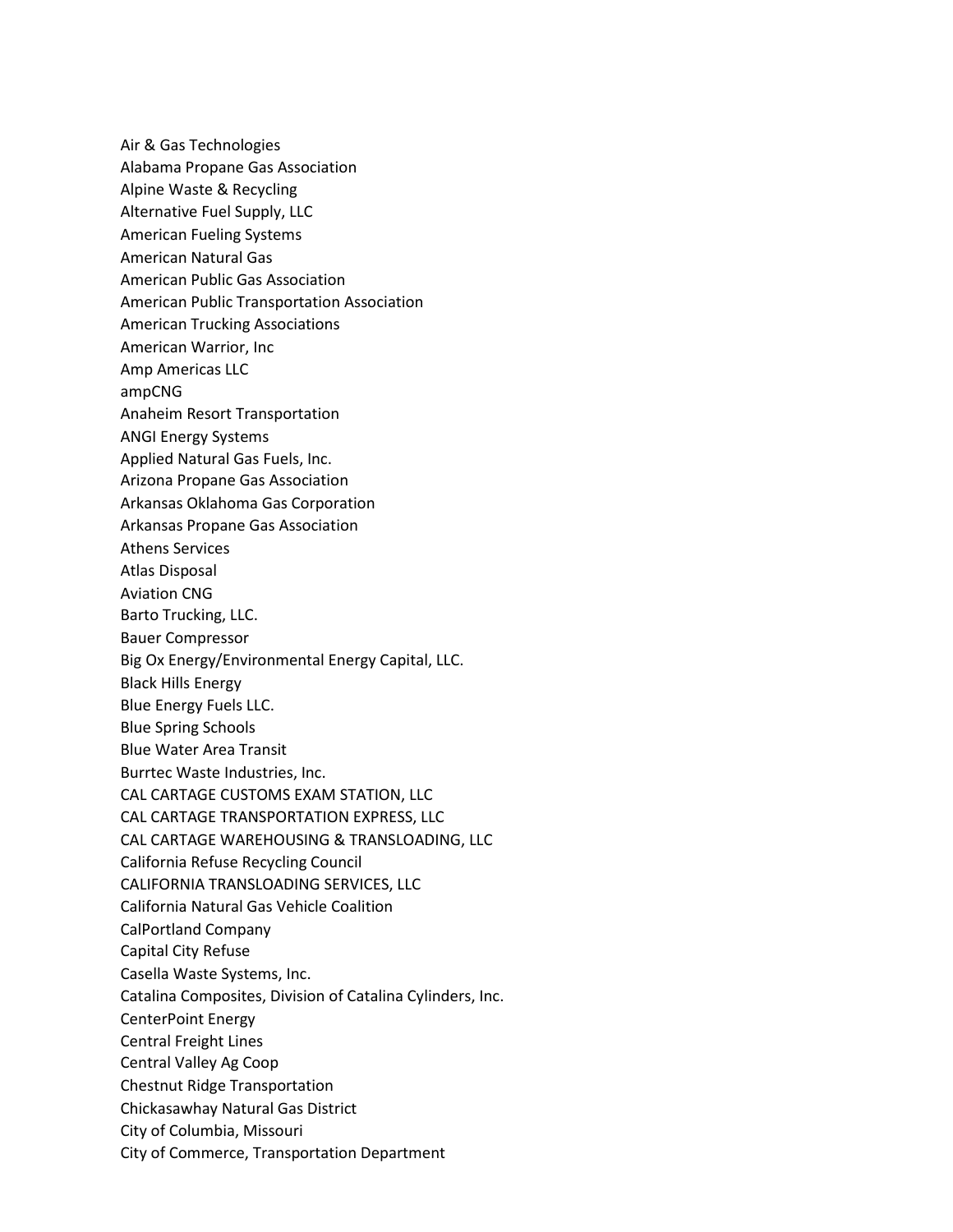City of Covington, Georgia City of El Paso- Sun Metro City of Fresno, California City of Los Angeles, Bureau of Sanitation City of Milton, FL City of Quitman, Mississippi City of Sacramento City of Sacramento, California City of Thomson, Georgia City of Visalia City of Waynesboro, Georgia City of Westlake, Louisiana Clean Energy Fuels Clean Fuels Consulting CLEANCOR Energy Solutions LLC CLEANCOR LNG LLC Clearwater Gas System Cliff Viessman, Inc. CMD CNG Energy Solutions CMI TRANSPORTATION, LLC CNG America CNG cylinders international CNG Energy CNG Source, Inc. Colorado Propane Gas Association CONTAINER FREIGHT TRANSPORTATION, LLC Contract Transport Services LLC Cook-Illinois Corporation Core-Mark Distributors, Inc. Core-Mark International, Inc. Corporate Green Cosmodyne CP Industries CR&R Creative Bus Sales Dallas Fort Worth International Airport Daniels Trading Davis Waste Removal Co., Inc. DeKalb County Public Works Dillon Logistics dba Dillon Transport Dominion Energy Dousman Transport DTE Energy Duncan and Son Lines E.J. Harrison & Sons, Inc. Educational Bus Transportation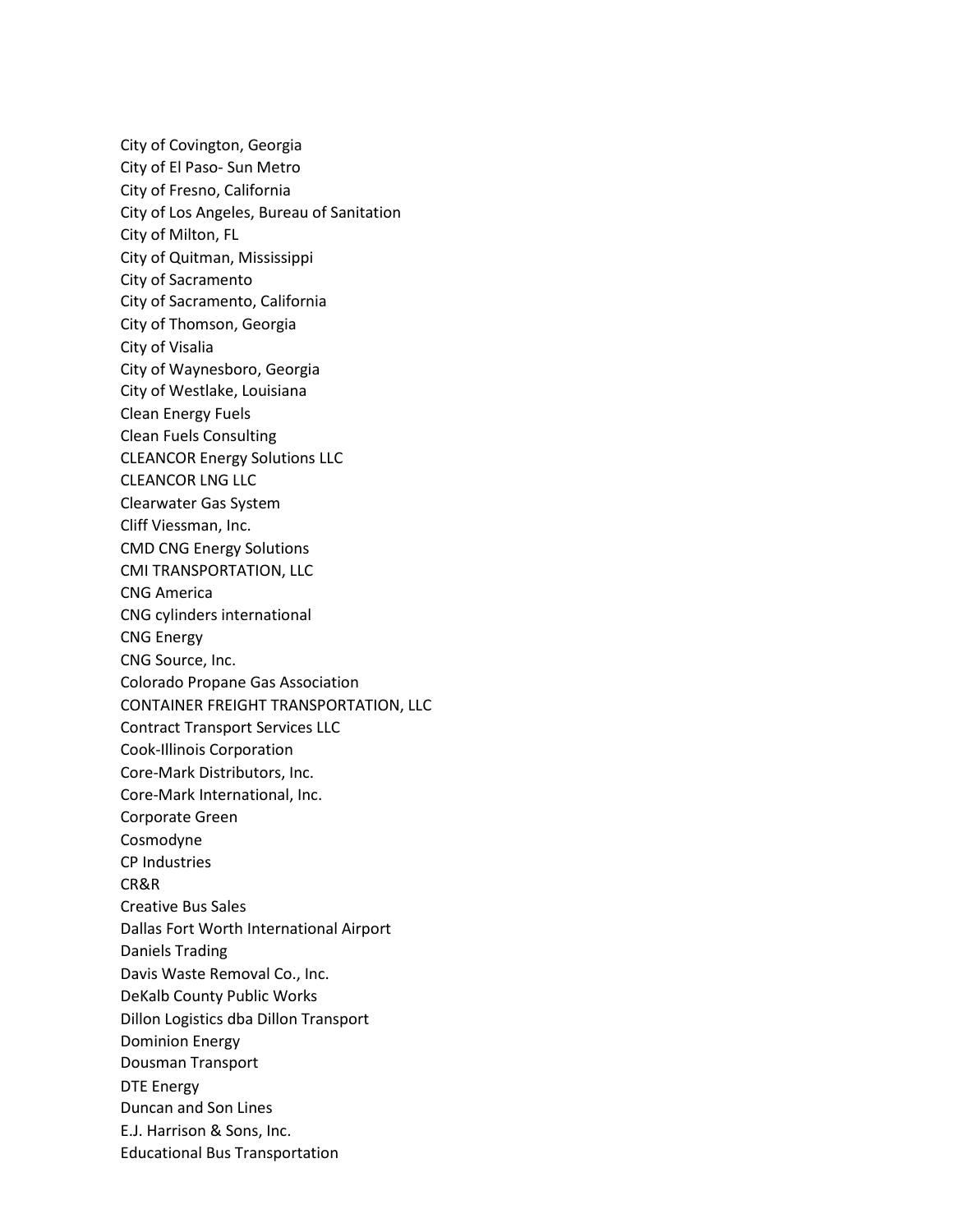Emerald Alternative Energy Solutions, Inc. Environmental Energy Capital ET Environmental Corporation, LLC Ethan Allen Transportation Evergreen Transport, LLC F&S TRANSPORTATION, LLC Five Oak Exchange LLC Florida Propane Gas Association Freedom CNG Fuel Solutions, Inc. G's Logistics, Inc. Gainesville Regional Utilities Gas Technology Institute General Services Department, City of Kansas City, Mo. Georgia Propane Gas Association Gladstein, Neandross & Associates GO Riteway Transportation Group Gold Coast Transit District Golden Empire Transit Great River CNG, LLC Greater Houston NGV Alliance Greater Washington Region Clean Cities Coalition Greeley-Evans Transit Greenwaste Heiberg Garbage & Recycling, LLC Hexagon Lincoln, LLC Holland Homewood Disposal Service Illinois Propane Gas Association IMPCO Technologies Indiana Propane Gas Association Iowa Propane Gas Association J. Rayl Transport J.R. Leonard Construction Company K&R TRANSPORTATION CALIFORNIA, LLC KAKCO CNGFuel KALM Energy, LLC Kentucky Propane Gas Association Kinetrex Energy Knight Waste Services, Ltd Kobussen Bus, Ltd. Krapf School Bus Kwik Stop Kwik Trip, Inc Landi Renzo Landi Renzo USA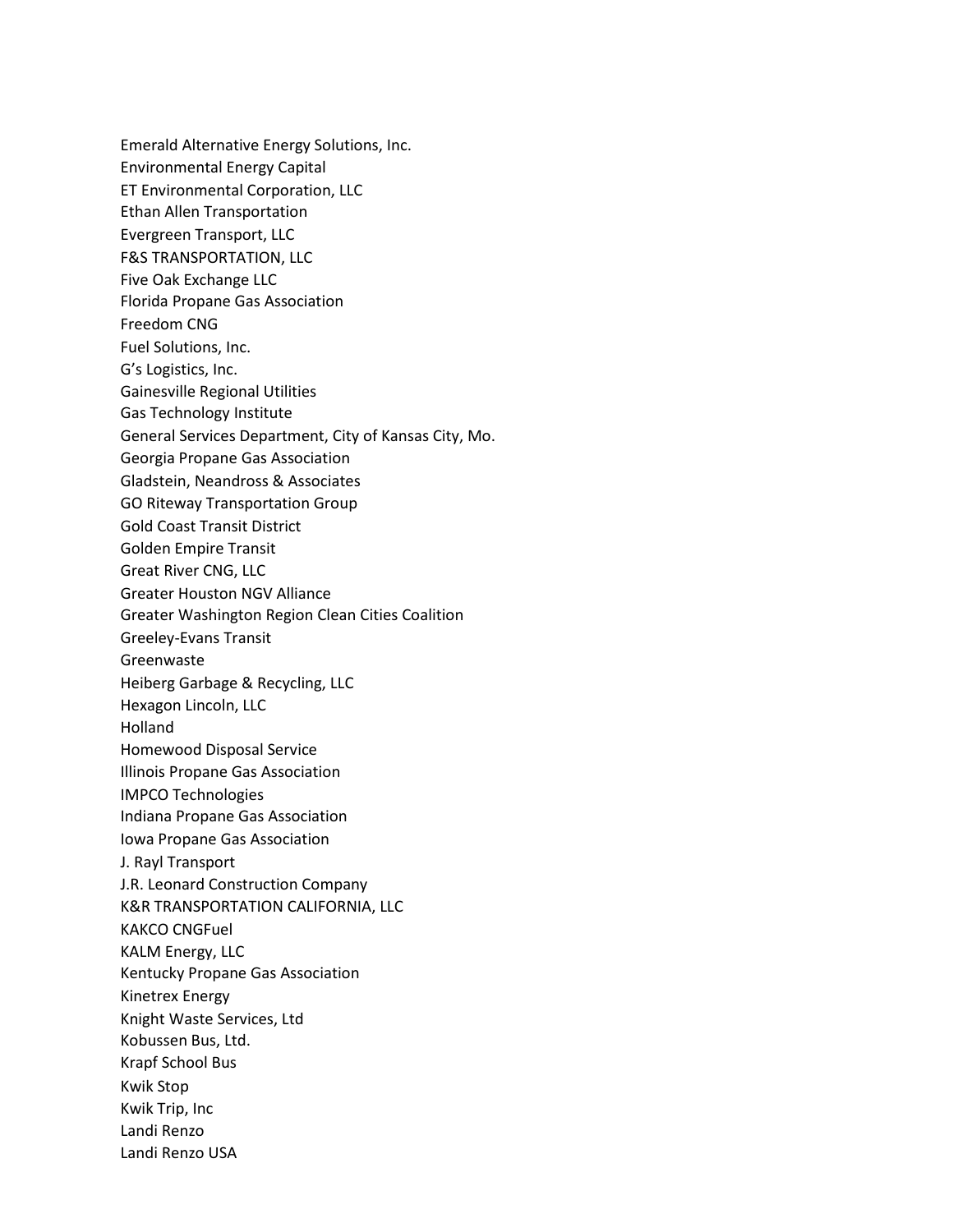Lee's Summit R-VII School District Liberty Utilities Liquid Trucking Companies Livermore Sanitation Inc. Louisiana Propane Gas Association Love's Luxfer Gas Cylinders MarBorg Industries Matheson Trucking, Inc. Meerdink Trucking Inc. Metro Service Group, Inc. Metro Sweeping Services, Inc. Metropolitan Utilities District Michigan Propane Gas Association Mid-Atlantic Propane Gas Association (Maryland and Delaware) Midwest Bus & Motorcoach Association Minnesota Propane Association Mississippi Propane Gas Association Momentum Fuel Technologies Montebello Bus Lines Moran Transportation Morongo Basin Transit Authority Muncie Sanitary District, Muncie, IN Municipal Gas Authority of Georgia NAFA Fleet Management Association Napa Recycling & Waste Services Nat G CNG Solutions National Propane Gas Association National School Transportation Association Natural Gas Vehicle Institute (NGVi) Natural Gas Vehicles Texas Inc. Nestle Waters NA Nevada Propane Dealers Association New Penn New York School Bus Contractors Association NGV Global NGV Solutions, LLC **NiSource** North Carolina Propane Gas Association North County Transit District North Dakota Petroleum Dealers Association North Kansas City School District Northeast Waste Solutions LLC Norwalk Transit System NOVUS Wood Group, LP NW Natural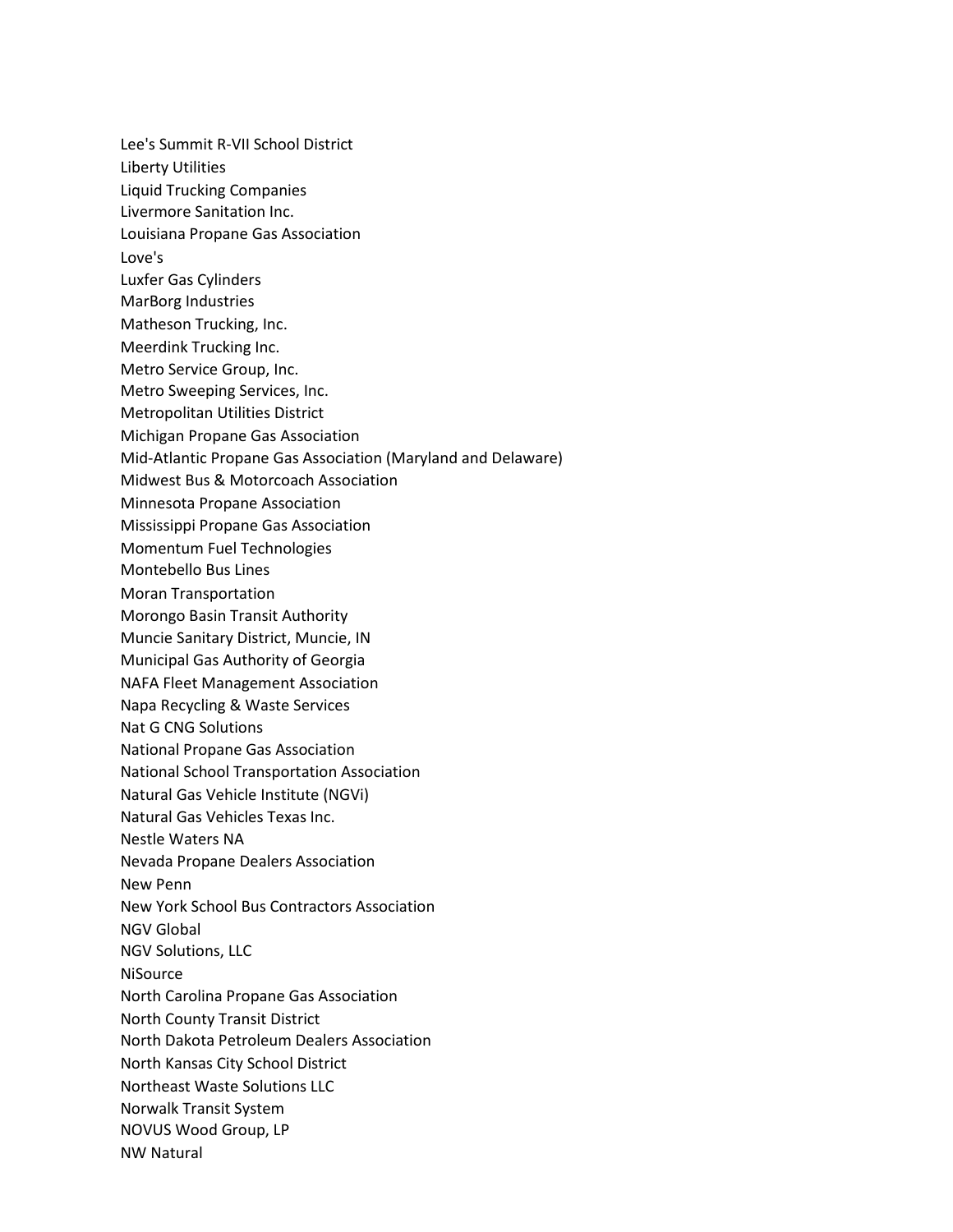OFC Development Corporation Ohio Propane Gas Association Oklahoma Propane Gas Association Omaha Tank Wash OnCue Marketing ONE Gas, Inc. OPW CleanEnergy Fueling Products Oreapolis Energy Ozinga Energy Pacific 9 Transportation Inc. . Pacific Propane Gas Association (Alaska, Hawaii, Oregon, and Washington) Palatka Gas Authority Palmer Oil, Inc. Palos Verdes Peninsula Transportation Authority Parkway School District Paso Robles Country Disposal, Inc Paso Robles Roll-Off, Inc Paso Robles Waste Disposal, Inc Pennsylvania Propane Gas Association Pennsylvania Public Transit Association Pivotal LNG Plum Gas solutions LLC. Portage Area Regional Transportation Authority (PARTA) Progressive Power, LLC Propane Gas Association of New England (Connecticut, Maine, Massachusetts, New Hampshire, Rhode Island, Vermont) Propane Marketers Association of Kansas Rainbo Oil Company Raymundo Engineering Co., Inc. Recology Reddaway Redmark Cng Services, LLC ReFuel Energy Partners Regional Transportation Commission of Southern Nevada Renewable Natural Gas Coalition Republic Services Revolution CNG Riverside Transit Riverside Transit Agency Roaring Fork Transportation Authority Rocky Mountain Propane Association (Idaho, Montana, Utah, Wyoming) Roush Cleantech RTC Southern Nevada Ruan Transportation Management Systems S3 Services, LLC Sacramento Regional Transit District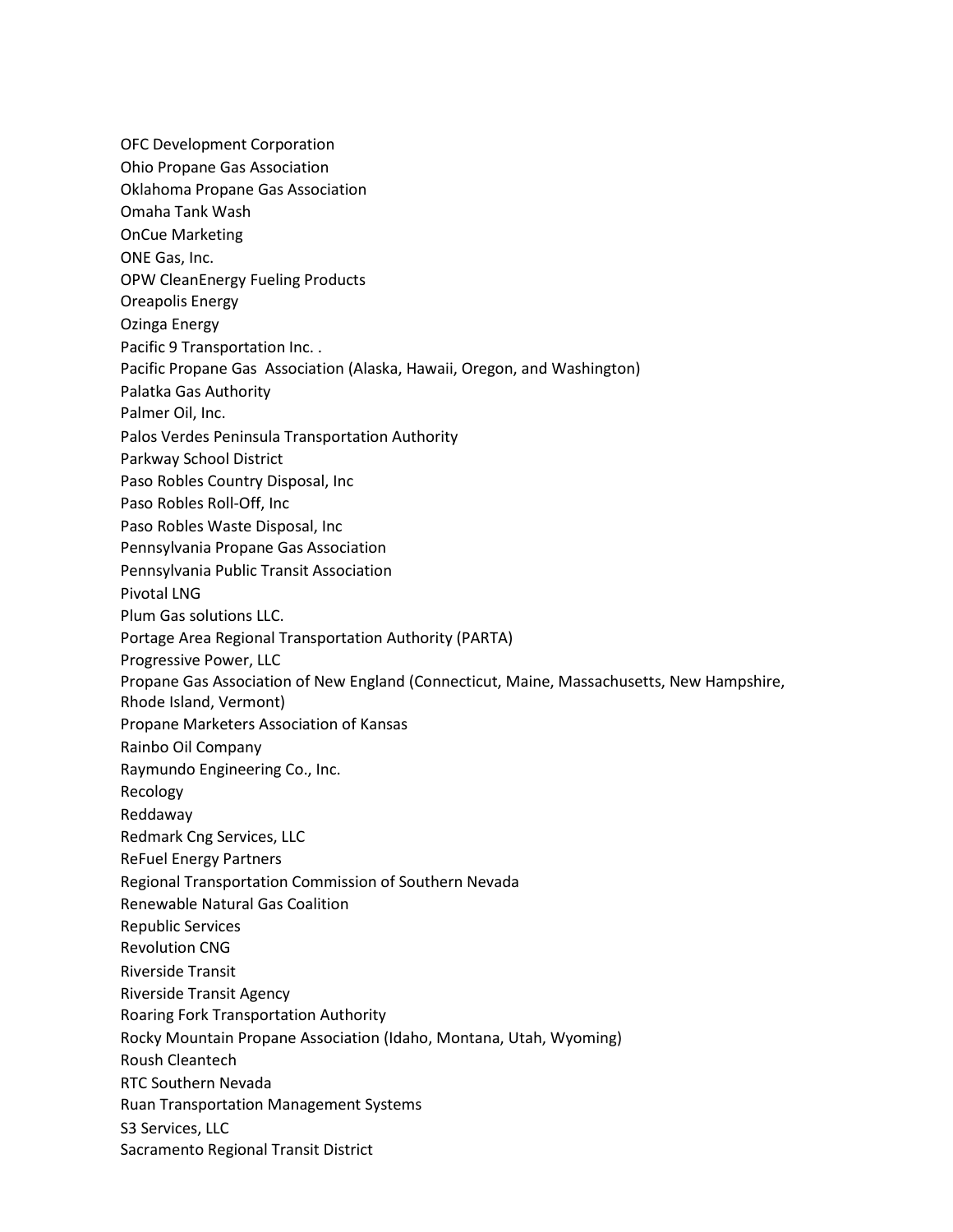Sacramento Regional Transit District Saddle Creek Transportation Salem-Keizer Transit Salt Lake County Fleet Management Sanitary Service Company Sanitary Service Company Inc. Sapp Bros Inc. Schmidt Transportation Sheehy Mail Contractors, Inc. Shifflett Safety and Support, LLC Simple-Fill, Inc. Siouxland Tankwash South Carolina Propane Gas Association South Dakota Petroleum and Propane Marketers Association South Jersey Gas South West Transit Association (SWTA) Southern Counties Express, Inc. Southern Mail Service, Inc Southport Truck Group Southwest Transportation Agency Sparq Natural Gas, LLC Spectrum LNG, LLC Spire Inc. St. Cloud Metropolitan Transit Commission St. Louis Regional Clean Cities STAG USA Stark Area Regional Transit Authority (SARTA) Strik Compressed Natural Gas Suburban Disposal, Inc. TechStar CNG Systems, LLC TECO Peoples Gas – An Emera Company Tennessee Propane Gas Association Testa Produce, Inc Texas Propane Gas Association The Trans Group Timco CNG, LLC and Timco CNG Fund I, LLC Tolleson union schools Tops Markets, LLC Town of Hornbeck, Louisiana Transfuels LLC | BLU TransTech Trillium CNG Truck Renting and Leasing Association TruStar Energy Tulsa Gas Technologies, Inc. U.S. Gain, a Division of U.S. Venture, Inc.